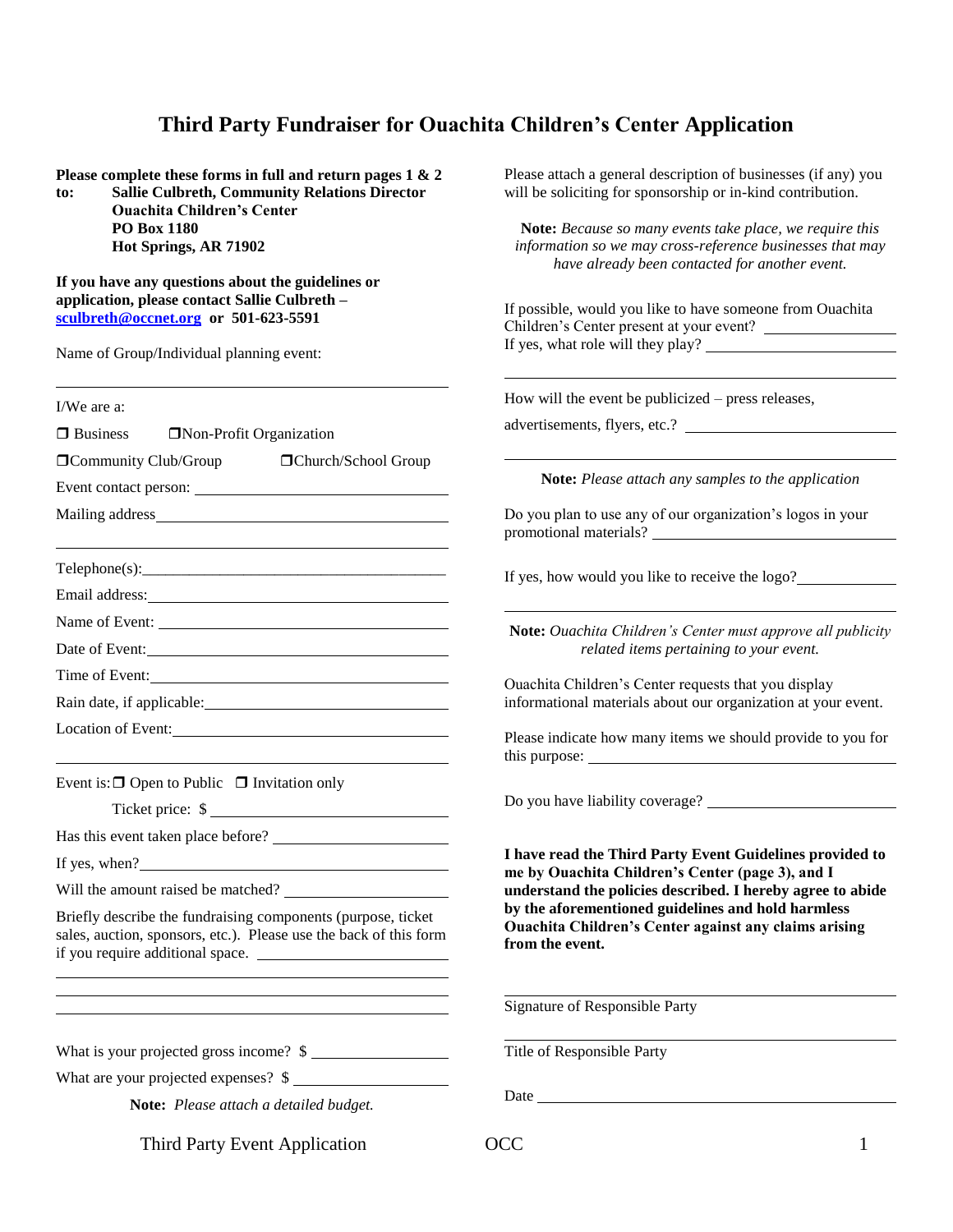## **Third Party Fundraiser Waiver for Ouachita Children's Center**

| <b>Name of Event:</b> | <b>Event Date:</b> |
|-----------------------|--------------------|
|                       |                    |

**I, \_\_\_\_\_\_\_\_\_\_\_\_\_\_\_\_\_\_\_\_\_\_\_\_\_\_\_\_\_\_\_\_\_\_\_\_,** (*Third party event representative(s)*) intend to conduct a fundraiser to benefit **Ouachita Children's Center**.

As a condition in entering this agreement I agree to abide by the Third Party Guidelines.

I understand that **Ouachita Children's Center** is a non-profit organization and has not allocated a budget for this event. I accept all responsibility for the event, including expenses incurred by the event and any other liabilities related to the event or to the actions or inactions of **Example 2** and *Third* (*Third i Party Event Organization name – in full*). Income generated by the event may be used to cover reasonable expenses before proceeds are given to **Ouachita Children's Center**.

I understand that my budgetary responsibilities should be completed promptly after the event and that my donation to **Ouachita Children's Center** needs to be received by **Ouachita Children's Center** within 30 days after the event. Should the event generate less income than its expense, **Ouachita Children's Center** will not be responsible for any deficit.

The \_\_\_\_\_\_\_\_\_\_\_\_\_\_\_\_\_\_\_\_\_\_\_\_\_\_\_\_\_\_\_\_\_\_\_ (*Third Party Event Organization Name*) agrees to RELEASE, INDEMNIFY and SAVE HARMLESS **Ouachita Children's Center** against all manner of liabilities, debts, fines, suits, claims, thefts, damages to property and person, demands and actions and causes of action, of any nature or kind for which the third party event may be held liable relating, in any way, including without limitation, any breach or violation, negligence, unlawful act or acts of the third party event. This includes any solicitor and client costs, counsel fees, expenses and liabilities incurred by **Ouachita Children's Center** in any such suit, claim, theft, damage to property or person, demand, action or proceeding.

Third Party Event Organization name (in full):

|                              | Signature, Title (Third party event representative)<br>I/We have authority to bind the corporation                         |                                                |       |  |
|------------------------------|----------------------------------------------------------------------------------------------------------------------------|------------------------------------------------|-------|--|
|                              |                                                                                                                            |                                                | Date: |  |
|                              | Third party event representative (printed name)                                                                            |                                                |       |  |
|                              |                                                                                                                            | For Ouachita Children's Center Office Use Only |       |  |
| Third Party Event and Terms: |                                                                                                                            |                                                |       |  |
| $\Box$ Approved              | $\Box$ Disapproved                                                                                                         | □ Other:                                       |       |  |
|                              |                                                                                                                            |                                                | Date: |  |
|                              | Mark Howard - Executive Director (Authorizing Signature)<br>Ouachita Children's Center's Authority to Bind the Corporation |                                                |       |  |